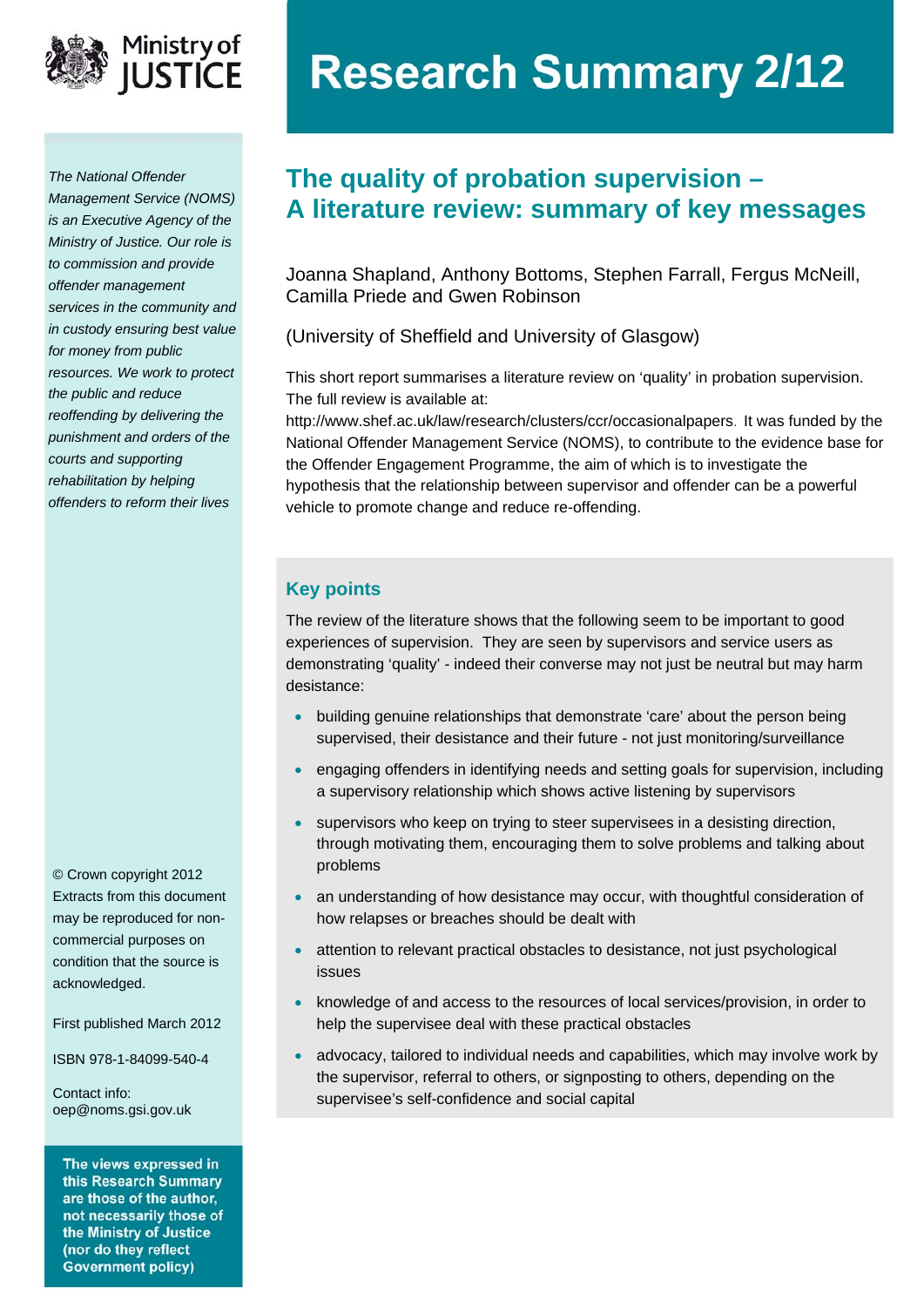## **Context**

The literature review draws on literature from a range of countries and particularly the desistance literature. Previous research has only rarely addressed 'quality' as such, but ideas of 'quality' are intrinsically tied up with ideas of 'purpose', 'effectiveness', and 'best practice' It was designed to follow on from the review of desistance by McNeill and Weaver (2010) for NOMS. It concentrated on how quality has been conceived and measured in relation to probation supervision in different countries looking at how the quality of probation supervision has been seen by both supervisors and those being supervised. It also considered a range of influences which have not recently been reviewed but which have been found empirically to be both related to desistance and relevant to probation supervision, particularly accommodation, education and employment, and developing offenders' social capital.

## **Approach**

The methods used in the literature review included searches of databases on relevant key words, attendance at the European Society of Criminology conference to access ongoing work. Members of CREDOS (the worldwide Collaboration of Researchers for the Effective Development of Offender Supervision), were also contacted to seek ongoing work and less widely published literature. Research on probation has been developed most strongly in the UK and other common law jurisdictions, so particular care was taken to see if there was relevant mainland European empirical work.

## **The idea of quality in probation supervision**

Comparisons with other countries needs to take into account the different purposes of probation over time and between countries. The key recent review of the development of probation is that by Durnescu (2008). His model can be developed (see Table 1 below) to illustrate the different purposes and measures of quality existing in different European countries.

For each purpose of probation, it is important to distinguish two sets of potential meanings of 'quality':

*intrinsic quality'* (concerned with the relationships between quality in practice processes and the

outcomes of a particular piece of work or set of practices – the 'measures' above)

*'comparative quality'* (concerned with how one particular piece of work or set of practices compares against others) - where 'best practice' will necessarily represent a minority of work.

*Table 1: Purposes and Measures* (adapted from Durnescu 2008)

| <b>Purpose</b>                                              | <b>Measure</b>                                                                |
|-------------------------------------------------------------|-------------------------------------------------------------------------------|
| Promoting community<br>sanctions and measures               | Increased 'market<br>share' for community-<br>based sanctions and<br>measures |
| Assisting judicial<br>decisions                             | Judicial satisfaction<br>with reports; improved<br>decision making            |
| Rehabilitation                                              | Reduced reconviction                                                          |
| Public protection                                           | Improved community<br>safety                                                  |
| Punishment/enforcement                                      | High compliance,<br>robust enforcement                                        |
| Offenders' welfare and<br>reinsertion into the<br>community | Improved inclusion and<br>well-being                                          |
| Victims' interests                                          | Victim satisfaction with<br>process and outcome                               |
| Reparation                                                  | Constructive and<br>proportionate redress<br>provided                         |

## **How has quality been understood and measured?**

There is relatively little literature directly addressing 'quality' in 1-1 probation practice, particularly outside the UK. There is, however, literature on 'effectiveness' and 'values', usually in relation to specific aspects of supervision (e.g. presentence reports or programmes). In the context of England and Wales, official attempts to construct and measure 'quality' are generally associated with the emergence, in the late 1980s, of national standards and performance indicators for probation work. There is also the parallel development of the roles of both HMI Probation and managers within the probation service in evaluating performance against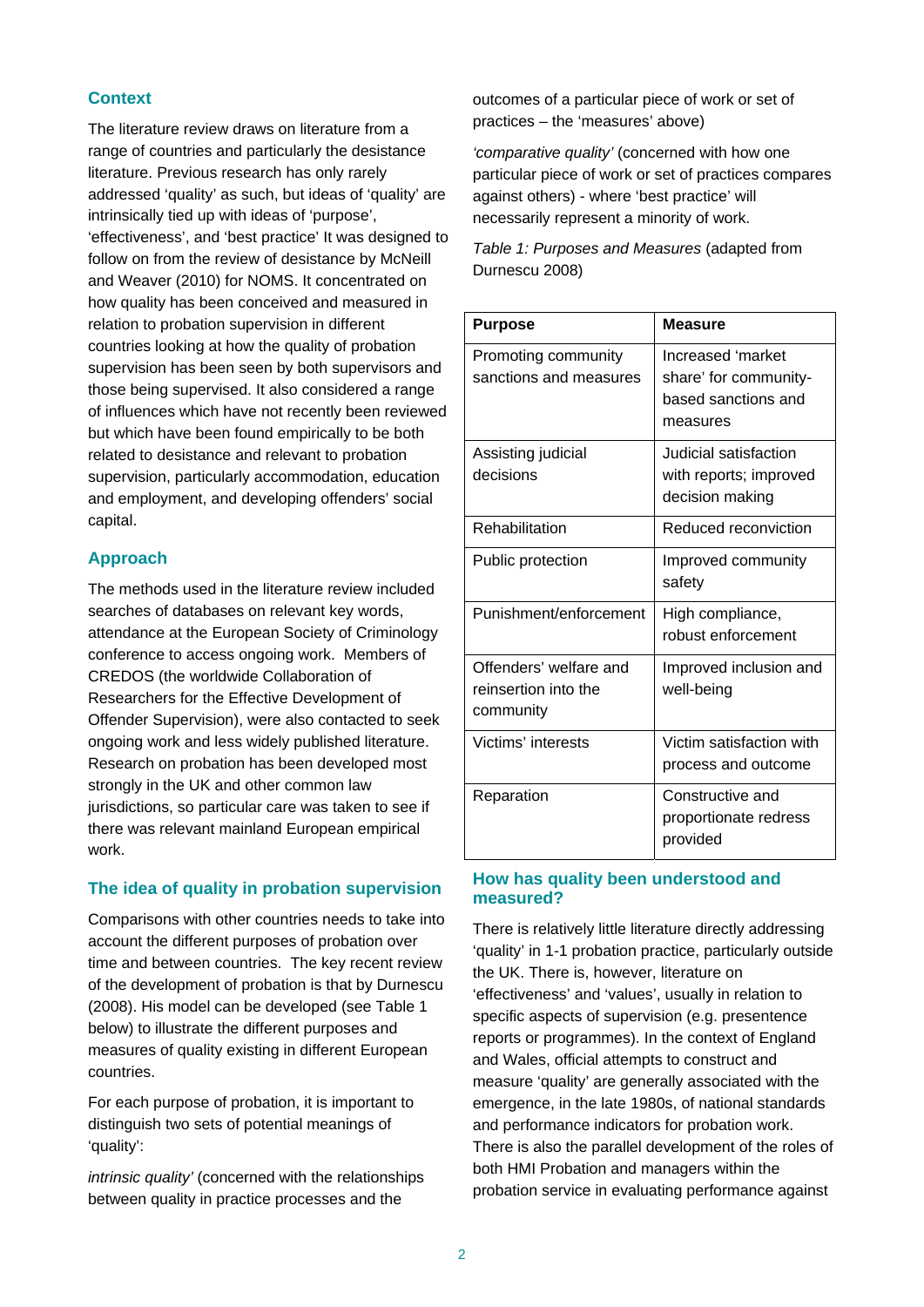those measures. These regulatory definitions of quality have been criticised for being 'top-down' and centrally imposed rather than 'bottom-up' and practitioner owned. They have, as the National Audit Office noted, also tended to focus on the measurable, rather than ideal measures of quality practice: '*There are no targets assessing the quality of engagement with offenders ... with … a lack of focus on offender management … there is a risk that service quality could be compromised to meet targets'* (National Audit Office 2008).

There have been official initiatives, for example:

- the HM Inspectorate of Probation and the Offender Management Inspection Programme (utilising case files, OM and service user interviews), though these were not as wideranging as the Measuring the Quality of Prison Life programme in prisons
- the European Foundation for Quality Management Model
- the effective practice agenda 'what works', including accreditation of programmes, measurement of criminogenic needs, and the Correctional Program Assessment Inventory in the US.

More recently, internationally, there has been a growing focus on staff skills (in, e.g., Canada, Australia, and Jersey) and 1-1 supervision

## **Previous research into quality in probation Service users' views of quality and effectiveness**

It is important to consider the quality of probation supervision as perceived both by those being supervised (service users) and those supervising. From studies of probationers' views of supervision, and recent desistance research, service users seem most often to value:

- developing a relationship with their supervisor, by having sufficient time and consistency to do this, and their supervisor listening and taking on board where they are and their problems, including knowing about their home and their families
- <span id="page-2-0"></span> having a supervisor who listens, but who keeps on trying to steer towards desisting by motivating them, encouraging them to solve problems and talking about problems

 provision of practical help and support in relation to the problems users themselves identify, together with referrals to external agencies

### **Probation staff views of quality and effectiveness**

In the limited international empirical research about practitioners' views on quality and effectiveness, it appears that, irrespective of the philosophy behind probation which was adopted, many similar aspects are emphasised. They include:

- involving the service user, communication and building a trusting relationship
- starting where clients are and then attempting to motivate them to change
- using a variety of methods (depending on training and the philosophy of the service) to persuade clients to change towards lower reoffending

In comparison with probationers' perspectives, research on supervisors' views was far less likely to mention dealing with practical issues, whether by referral or by direct work.

## **Supporting desistance**

To what extent do these views relate to what is known about one of the key outcome measures for probation, encouraging offenders to stop offending (desistance)<sup>[1](#page-2-0)</sup>? Recent desistance research suggests that:

- desistance is normally a slow and uneven, individual process;
- it is animated by the offender's own desire to desist (it is 'agentic');
- for persistent offenders it requires learning to lead a non-offending life in the community;
- practical obstacles to do with money, work, lack of qualifications, substance abuse, housing need to be tackled; and.
- supportive relationships are important (with partners, relatives - and probation supervisor)

<sup>1</sup> 1 There is no one agreed definition of desistance, given that it can only be shown definitively that an offender has desisted, in terms of stopping offending completely, when he or she dies. The literature has used crime-free (meaning conviction-free) periods of one or more years, or more rarely a reduced frequency of offending.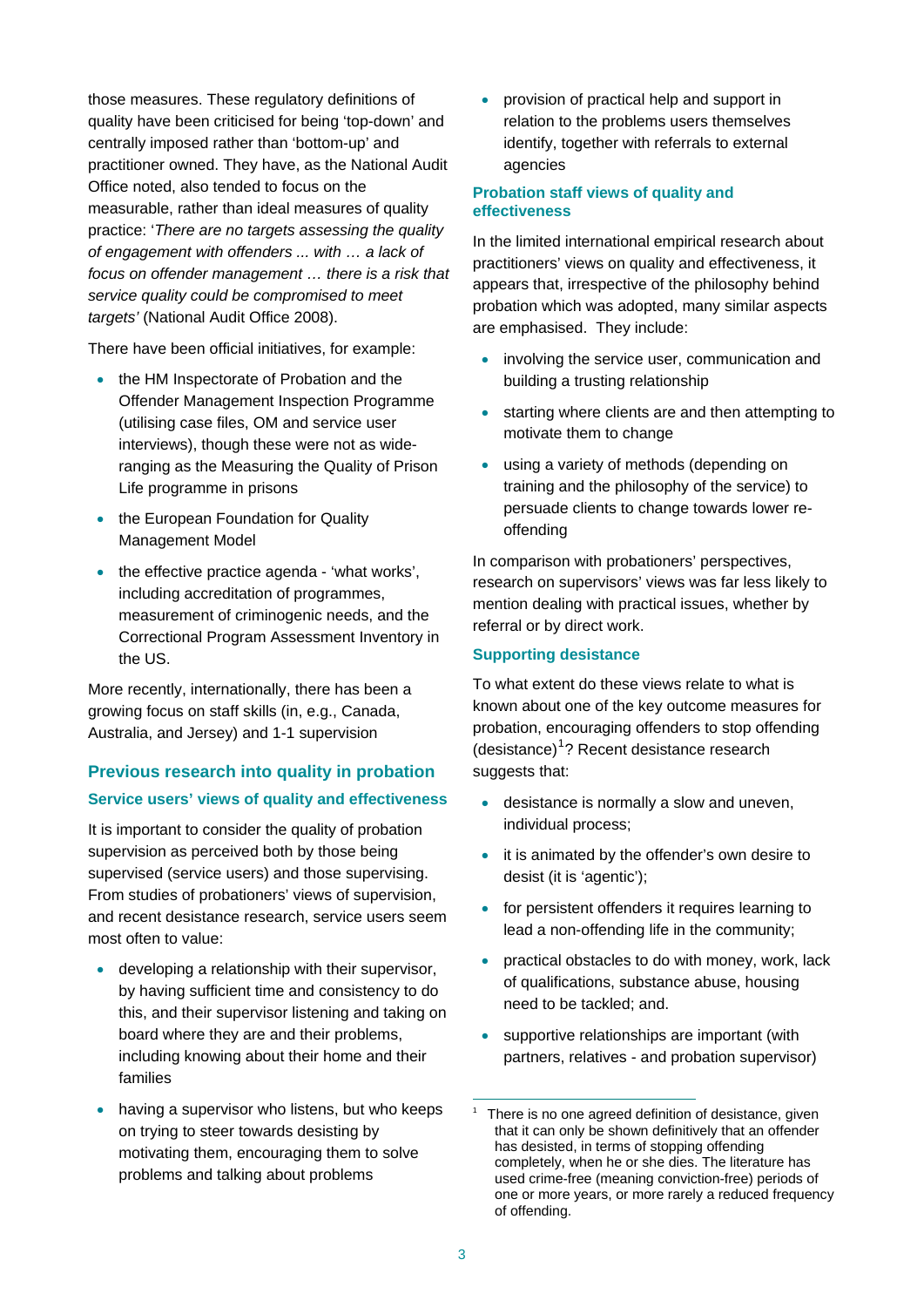So, what is important for supervision is then:

- developing and maintaining motivation and hope;
- promoting offenders' strengths and resources (their 'human capital');
- working with offenders (not on them);
- $\bullet$  increasing social capital<sup>[2](#page-3-0)</sup>;
- and, for probation trusts themselves, building supportive communities which tackle structural problems

## **Social work, change and obstacles to change**

How do these desistance processes relate to developments in social work theory and practice? Recognising the importance of the interactions between 'systems' (such as individuals, families, peer groups, communities) in human development, social work does offer some suggestions about the qualities of practice that might be required to overcome obstacles and support processes of change and development. Ward and Maruna's (2007) Good Lives Model for offender rehabilitation is similarly rooted in developmental and ecological perspectives.

The evidence suggests that probation officers prioritise *attitudinal/behaviour* change, whereas probationers want to address and resolve underlying *social* and *structural* problems. There are also differing views about the extent to which probation officers should resolve problems *for* or *with* probationers, or should support probationers to resolve problems themselves. The range of methods by which desistance might be promoted is broad and varied – hence ideas about quality practice aimed at tackling the obstacles to desistance may well be similarly diverse.

#### **Surmounting practical obstacles**

 $\overline{a}$ 

A key element in desistance is learning to lead a non-offending life and surmounting practical

problems in relation to this: acquiring income legally, finding and keeping accommodation, getting trained. Offenders typically have low resources themselves to do this and need advice. There is little research specifically on effective advice-giving in probation supervision, but the considerable literature on legal advice shows that people are sent to the right place to obtain advice either through:

- referral (making specific appointments to a named person)
- or signposting (telling the person to go to an agency)

There is a tension in offender supervision (also found in legal advice work) between getting people to do it themselves - and their lack of social skills and social capital, so there needs to be consideration of whether referral, signposting or an intermediate method (e.g. sitting by the service user while they make the contact) is best. One cannot empower people who feel totally helpless or unable; it requires a gradual training process.

The review looked particularly at two potential major practical obstacles for desisting offenders: obtaining suitable accommodation and education, training and employment deficits (ETE). On both, the substantial research literature is not specifically oriented towards probation. It also considered the opportunity probation supervision provides to create social capital for service users.

On **accommodation**, the research literature shows:

- finding some accommodation is not a major problem for most offenders, even for those released from prison; some, to desist, may need to move away from their previous geographical area (and friends etc.)
- a lack of suitable pre-release support with accommodation and difficulty in making prisoncommunity links
- prisoners are likely to have over-optimistic views of their accommodation options; so support is important pre-release and for some weeks thereafter
- only a minority of offenders are homeless/living on the streets or in shelters, for them homelessness is *the* priority during supervision
- advice on housing availability, debts and financial management requires specialist

<span id="page-3-0"></span><sup>2</sup> 'Social capital' refers to the social networks and support that underlie opportunities for change for offenders. These will include contacts, friends, family, acquaintances and community people which facilitate offenders being able to 'make things happen', including employment opportunities. Offenders typically have low social capital compared to others of their age, but probation officers can provide useful links and opportunities.